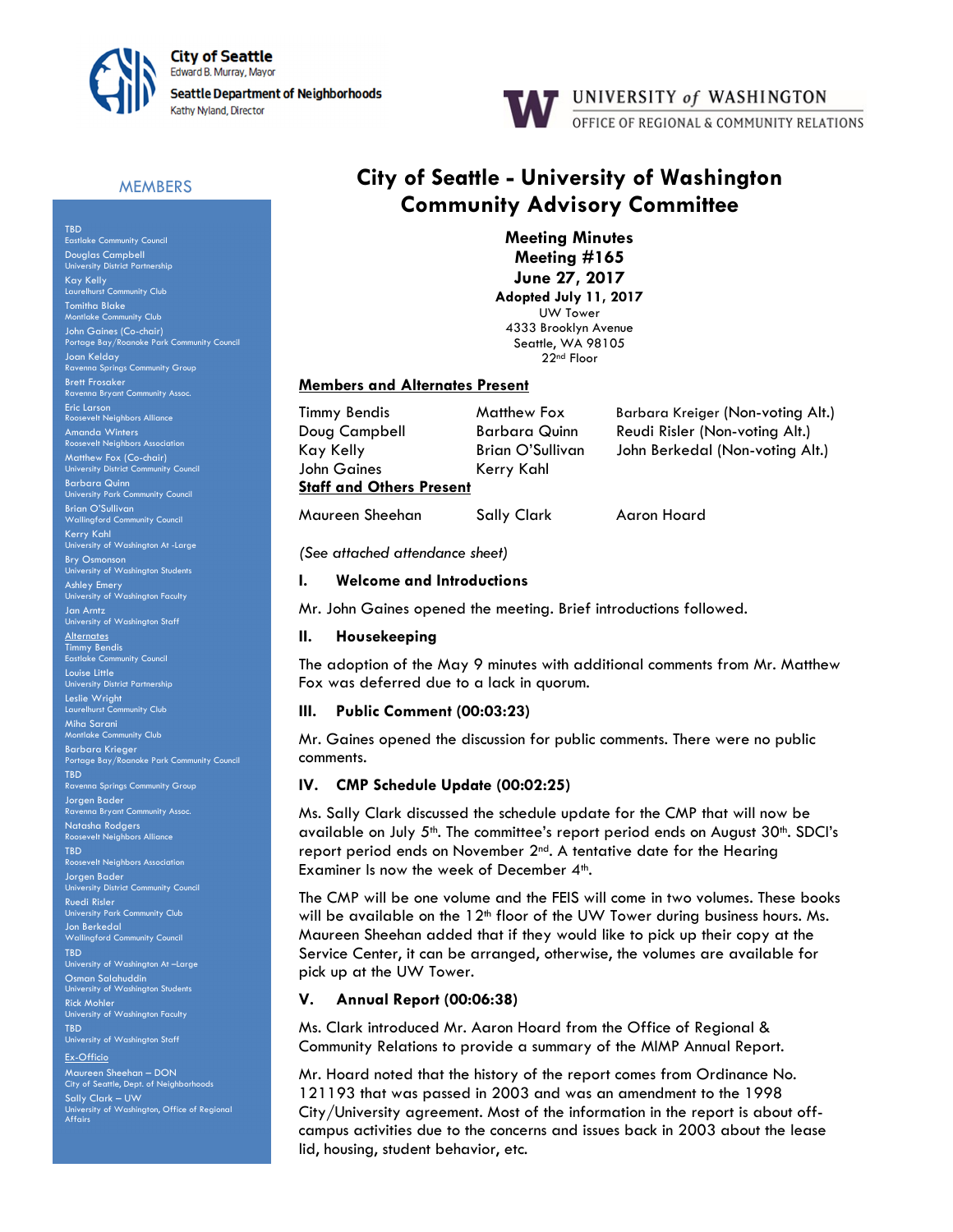The annual report has five different areas: development, off-campus housing and employment, transportation, leasing, purchasing, off-campus gifts of real estate, and community engagement.

Regarding development on campus, from 2015-2017, the University received 76.3 million dollars from the State of Washington, but not all goes to the main campus. 17.5 million goes to the computer science engineering, 26 million for the Burke Museum, and others goes to the nursing and health related projects. The University also received 28 million dollars for minor public works such as replacing elevators, and fixing buildings. As of 2016, the University has consumed 67% of the development capacity, and these are completed and open buildings. He added that there are buildings that are being constructed and in predesign that will happen in the new Master Plan.

There was nothing to report on the proposed major and minor changes on the MP. There was nothing to report on the changes to the environmental impact.

With regards to housing and jobs off-campus, that covers the U-District neighborhood as well as the Urban Center Village (UCV), it was reported that there were 1,300 people who work and lease space in the U-District and the UCV. The leased space in that area declined by 208 sq. ft.

The leased space and other buildings including the UW Tower and Roosevelt Commons. There are about 3,852 people employed by the UW in the U-District and UCV.

The report also shows the efforts on housing in the U-District, this includes the Hometown Home Loan Program with a partnership with HomeStreet Bank that gives employees access to low cost home loans, home buying education, etc. Since 1998, there were about 3,200 UW employees have participated in the program and 1,260 were first-time home buyers. Mr. Hoard added that individuals who participated in the program are not restricted to purchase homes in the U-District.

The University partnered with Children's Hospital on the Bridges at 11<sup>th</sup> project. The building has 172 units of varying sizes and of which 37 are affordable units. Currently, 13% of the housing units are occupied by UW employees, and about 43% of the affordable units are occupied by UW employees. Children's and UW staff gets priority if there is a waiting list and currently there is not a waiting list.

He added that the University added 2,133 units in the past seven years and were mostly in West Campus.

The City has asked the University to report on the housing conditions in the U-District and the initial 2005 report has not been updated by the City.

He reported on transportation and trip counts and noted that the University is under the trip cap in both the AM and PM and it is between 23-28%. The SOV rate is 17%, and 41% comes to the campus via transit, 35% by walking or biking, and 5% through ride sharing.

Mr. Fox asked if the 5% are actual carpooling or other ridesharing modes. Mr. Hoard noted that it is actual ridesharing and they have not done any studies on other ridesharing mode.

With regards to leasing, purchases and gifts from real estate, the City has asked for an analysis on lease rates and vacancy and this has not been updated by the City. The University reports on purchases and gifts on real estate and there is nothing to report. Mr. Hoard noted that there are about 309,000 sq. ft. of leasing on the primary zone and nothing on the secondary zone within the U-District and UCV.

The University also reports on the University's community engagement that includes off-campus housing complaints that led the University start a few programs that include creating an off-campus living guide and offering education and legal counsel through the Student Legal Services. There is also an internship program that allows students talk to fellow students and provide information about behavior issues, etc. Other community activities include neighborhood clean-ups during spring move, community building and education exercises by student interns.

Mr. Clark mentioned that this and all other reports are available at the Office of Regional & Community Relations website.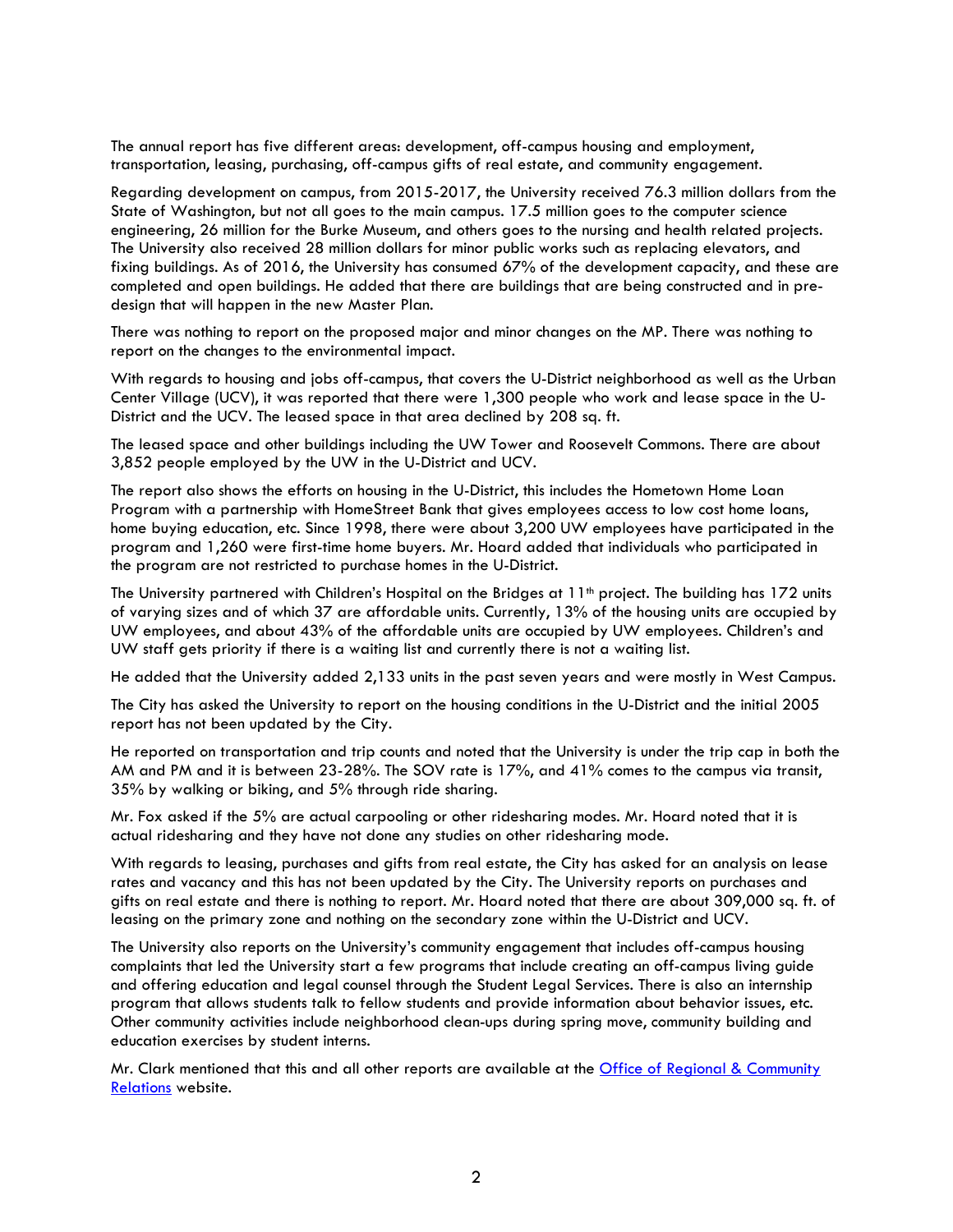# VI. Husky Stadium TMP (00:42:13)

Ms. Clark mentioned that Ms. Amanda Winters is representing CUCAC to the Advisory Group. She provided a brief overview of the Husky Stadium TMP for the committee members who were not present at the meeting discussion.

There was a recommendation to pursue a permanent modification or amendment to the plan. The plan was presented to the technical group in April/May, and they decided that it was okay to move forward with a permanent modification and present it to the City Council. The advisory group had two meetings in June and recommended this past Friday to do a waiver instead of an amendment and allow the University to focus on a revised TMP. The plan was circulated back to the technical group and the University is waiting for their response to confirm and concur with the decision.

The recommendation requires that the University needs to report back quarterly to both the technical and advisory group. The advisory group will need to convene back no later than June 1st of next year for an update on the TMP progress for the Husky Stadium.

Ms. Clark noted that they are working on an RFP for a team to complete the updated TMP. Once it is finalized, it will be shared with city staff for feedback before it is released this summer.

She mentioned that the goal is to have a TMP done so that the University would not have to come back for an additional waiver.

## VII. Committee Deliberation (00:54:38)

Mr. Gaines opened the discussion for committee deliberation.

Mr. Fox asked the committee to review the current meeting schedules that has been adopted and if it is still aligned with the revised delivery of the CMP.

Ms. Sheehan mentioned that the plan will be available on July 5th. The committee will have its regularly scheduled meeting on July  $11<sup>th</sup>$ , and an additional meeting on July 25<sup>th</sup>. A regular committee meeting is scheduled for August 8<sup>th</sup>, and an additional meeting, if necessary, will be on August 22<sup>nd</sup>. The committee's report on the final CMP and EIS is due August 30<sup>th</sup>.

The committee can discuss how they want to proceed to review the CMP at the July  $11<sup>th</sup>$  meeting. The goal is to compare the comments CUCAC submitted and look at how the University responded to them. Ms. Sheehan added that the Shoreline Management Plan was added to the final document that was not in the draft, and she will assign it to the appropriate working group for review. Ms. Kjris Lund will be at the July 11<sup>th</sup> meeting to facilitate the discussion.

Ms. Sheehan suggested to have the upcoming meetings extended to three hours to maximize the committee's discussion on the CMP.

Mr. Fox commented that he is not against a three-hour meeting, and would like to have the work done rather than having an extra meeting. He agrees on having an extra meeting date as a placeholder in case there are additional discussions are needed.

Ms. Sheehan asked the committee to read and review the draft comment letter that was submitted by CUCAC.

Mr. Doug Campbell commented if a quorum is required to every meeting for deliberation and to pass any recommendations. Mr. Fox commented that a quorum is not necessary at every meeting, but helpful so that everybody is aware on what is going on. Ms. Sheehan mentioned to coordinate with an alternate member of the committee and share the information.

Mr. Fox noted that it is not yet clear if there will be any subgroup meetings outside the regular committee meetings. Ms. Sheehan commented that the decision may come after the July  $11<sup>th</sup>$  meeting.

Mr. Fox also added that it would be helpful if the final CMP be available as a multi-part PDF document, since it takes some time to download the full document as one.